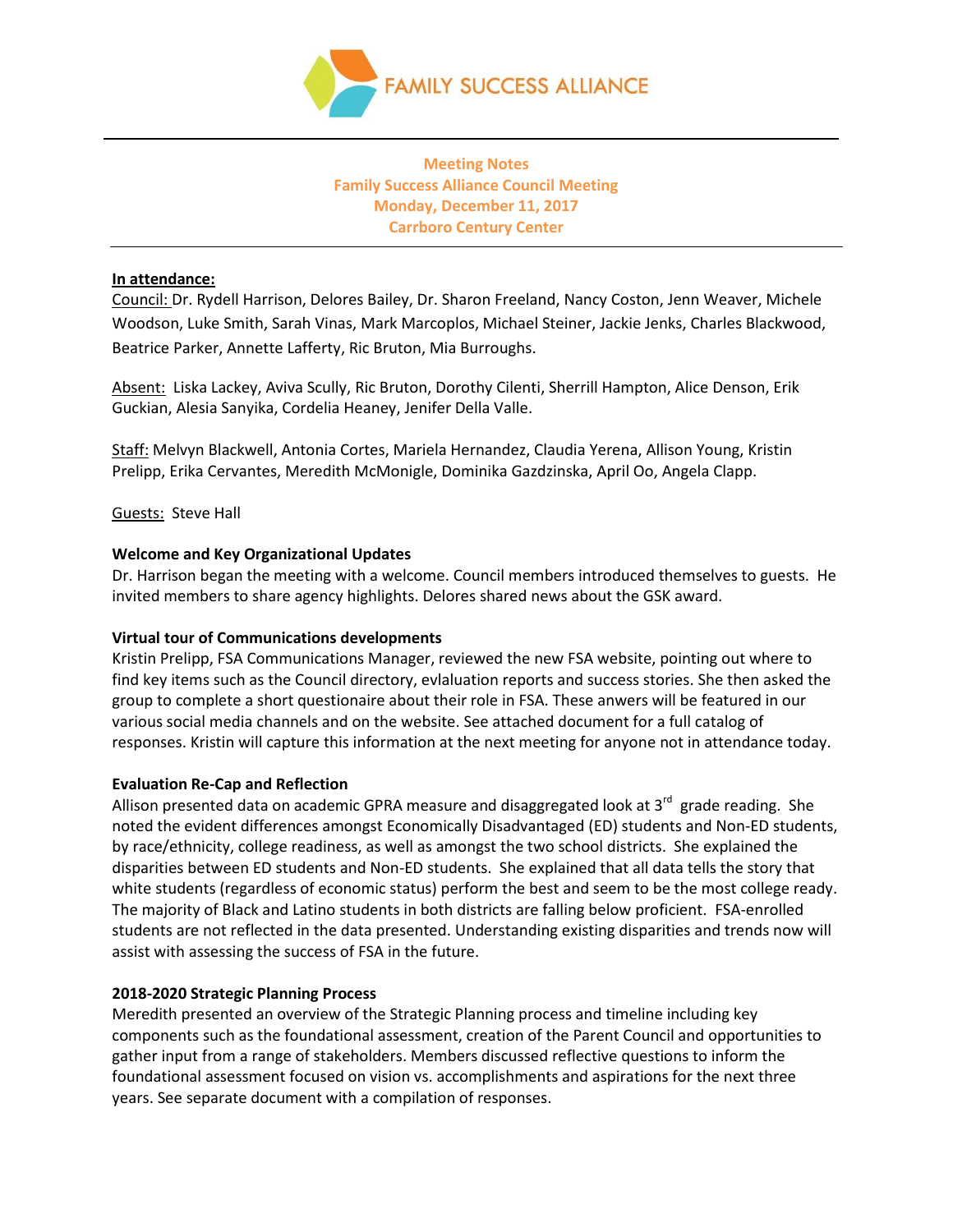### **Council Business**

Dr. Harrison thanked all that came to the meeting. He reminded Council members to complete their meeting evaluations, and then he adjourned.

| What do you love about FSA? What is working? Give multiple examples.                     |            |                                                                                                                                  |  |
|------------------------------------------------------------------------------------------|------------|----------------------------------------------------------------------------------------------------------------------------------|--|
| Navigators - makes sure we have programs the<br>family needs                             |            | Summer Program                                                                                                                   |  |
| For example, with DSS - Navigators know the<br>community                                 |            | FSA brings many resources together to work on<br>common goals to make our communities stronger,                                  |  |
|                                                                                          |            | healthier and more successful.                                                                                                   |  |
| I love our TEAM, Working is believing all our kids<br>can strive to be the best          |            | Increased presence in schools, love our TEAM                                                                                     |  |
| Parent navigators help parents with registration<br>process                              |            | Working: progress slow but steady, navigators model,<br>staying close to and sensitive to gaps,<br>respectful/listening approach |  |
| I love the community focus, diversity of people<br>involved, and leadership of community |            | I love that FSA's structure includes the parent<br>navigators who are able to reach out and support                              |  |
| members.                                                                                 |            | families and make connections with the school system                                                                             |  |
| Diversity                                                                                | The spirit | Multi-economic, racial, ethnic group working together                                                                            |  |
| More success on data and web                                                             |            | Education about poverty                                                                                                          |  |
| Work with community                                                                      |            | Institutions, engagement, understanding of project                                                                               |  |
| Support provided through summer in OC schools                                            |            | Community and partner involvement. Ex)incredible                                                                                 |  |
| and connections made between schools and<br>parents                                      |            | years - bringing parents and communities together and<br>giving them opportunity to learn                                        |  |
| Allowing multiple stake holders for input                                                |            | Navigator program is a key, especially with new families                                                                         |  |
| (parents, government employees, non profit<br>organizations)                             |            | that seem to be lost in the school system                                                                                        |  |
| Connection and communication (both directions)                                           |            | Support and expand, seeing that the program is really                                                                            |  |
| parent-navigator navigator-school school-parent                                          |            | working and helping families                                                                                                     |  |
| Evaluations and working on support around<br>issues                                      |            | Success stories are a major plus                                                                                                 |  |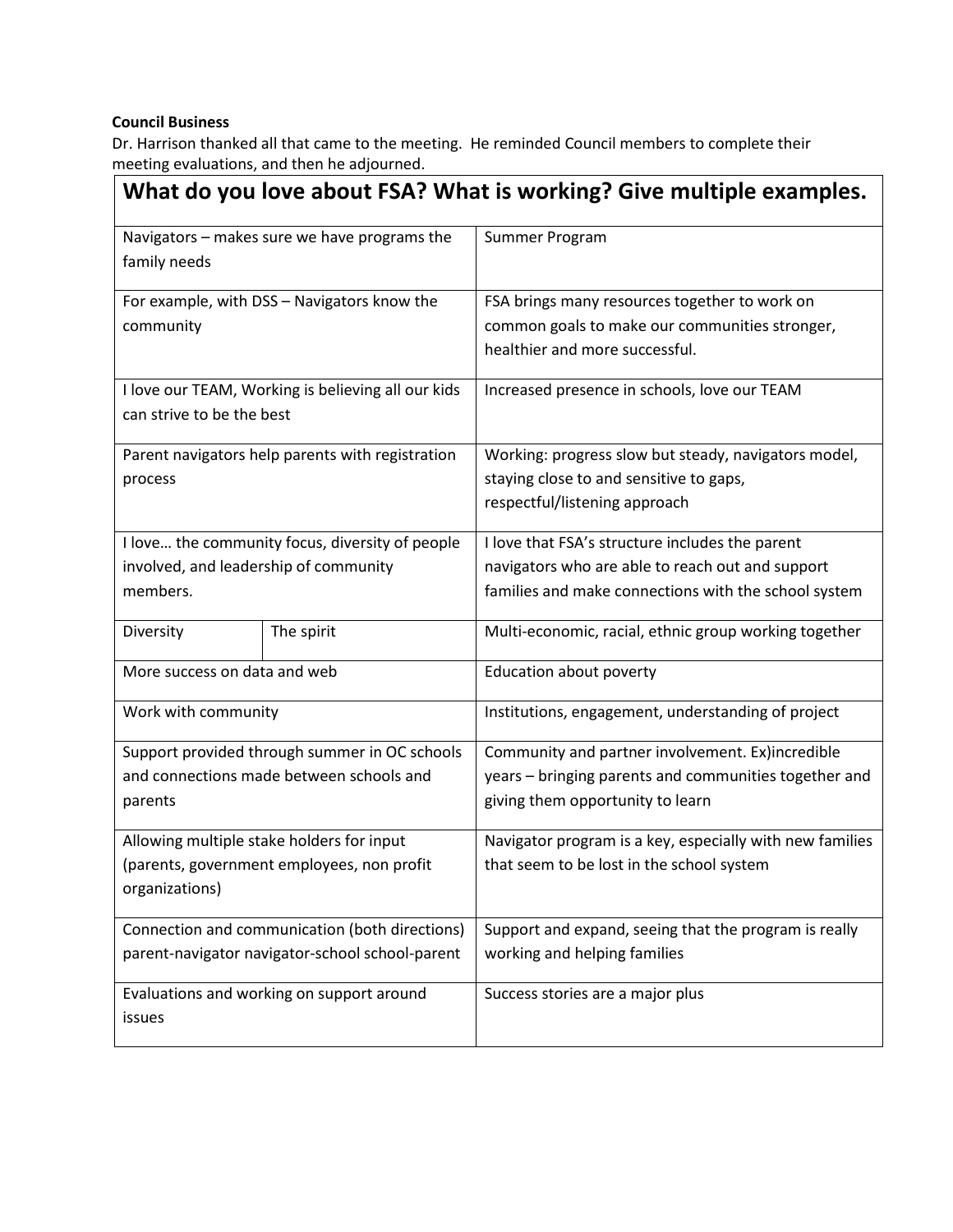# **What do you dream of FSA becoming? Where should we be going?**

| Most at risk families get most resources                                                                                                                                   | Everybody gets a chance to shine                                                                                                             |
|----------------------------------------------------------------------------------------------------------------------------------------------------------------------------|----------------------------------------------------------------------------------------------------------------------------------------------|
| People are aware of the social determinants<br>and health                                                                                                                  | FSA should become the HUB of resources to<br>enable families with whatever they require to<br>achieve and be successful in their communities |
| Community leader for addressing poverty in<br>the community                                                                                                                | Develop a "product" that can be marketed to<br>help reinforce our work, build economic base,<br>brand                                        |
| Dream-going? I would love to see FSA as<br>Orange County's one-stop shop for resources<br>for all families                                                                 | Orange County non profit funding allocation<br>proves tied to FSA goals, increased participation<br>in collective impact data work           |
| All of the county                                                                                                                                                          | Include more non profits                                                                                                                     |
| School system more open to the navigator                                                                                                                                   | Avid-like program run by FSA                                                                                                                 |
| More diversity                                                                                                                                                             | Closed down due to lack of funding                                                                                                           |
| Expand, expand, expand. (resources challenge<br>but expand!)                                                                                                               | FSA to become a household name - everyone<br>know what it is.                                                                                |
| FSA to be seen and perceive as partnership<br>(work both ways, for everybody). Respond to<br>what people/families need.                                                    | FSA really closes the achievement gap,                                                                                                       |
| Organizations need to connect together. (ex.<br>Housing issues - housing dep &<br>empowerment coming together for FSA<br>families, or food- OCIM & IFC coming<br>together) | Think: Economic development                                                                                                                  |
| FSA being an alley between schools and<br>families                                                                                                                         |                                                                                                                                              |